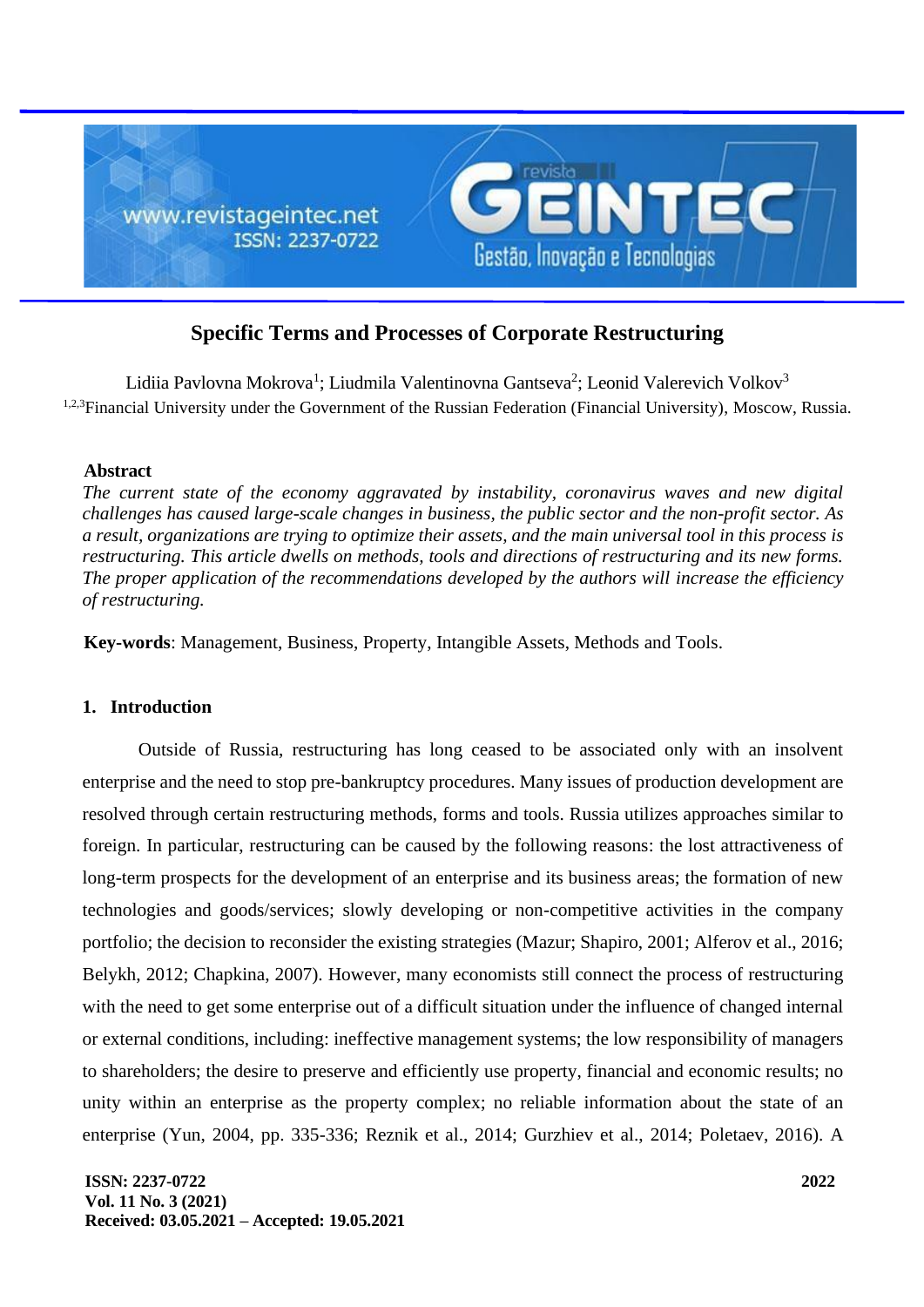comprehensive study of specific terms and features of restructuring allows determining new directions for improving this process.

## **2. Methods**

The theoretical and methodological foundations of this article are laid by theoretical and practical studies conducted by scholars and businesspersons in the field of restructuring and property relations. The problems of restructuring are located at the intersection of corporate finance, accounting and reporting, legal regulation and management methods at different levels and in different time periods. Within the framework of this article, we used the systemic approach and common scientific methods (including, economic analysis, synthesis, analogy, classification and comparison).

While working on this article, we referred to both Russian and foreign scientific works.

# **3. Results**

Various approaches to defining the term "restructuring" are shown in Table 1.

| Table 1- Russian approaches to the definition of restructuring |                                               |
|----------------------------------------------------------------|-----------------------------------------------|
| <b>Definition of restructuring</b>                             | <b>Components of restructuring</b>            |
| A set of measures to bring the functioning of some             | The process of improving the structure and    |
| enterprise in line with the changing market                    | functioning of management and its financial   |
| conditions and the adopted development strategy                | and economic policies, overcoming technical   |
| (Mazur; Shapiro, 2001; Rykhtikova, 2014; Zub,                  | and technological gaps, achieving production  |
| 2015).                                                         | efficiency and the competitiveness of         |
|                                                                | products/services,<br>increasing<br>labor     |
|                                                                | productivity, reducing production costs and   |
|                                                                | encouraging better financial and economic     |
|                                                                | results.                                      |
| Any change in production and organizational                    | Most often, restructuring denotes a change in |
| structures, as well as in the structure of assets and          | the structure of an enterprise's debt, when   |
| capital, which are not part of the daily business              | relationships between the borrower and the    |
| cycle of an enterprise (Yun, 2004, p. 340; Reznik et           | lender change. This term can also be used in  |
| al., 2014).                                                    | relation to specific systems, structures and  |
|                                                                | business processes.                           |
| The complex optimization of an enterprise's                    | The process of improving financial and        |
| functioning system in accordance with the external             | economic policies, operating<br>activities,   |
| environment and the development strategy,                      | marketing, sales and management systems,      |
| contributing to the fundamental improvement of                 | including personnel management.               |
| management and all aspects of activities (Bespalov,            |                                               |
| 2017; Barinov, 2016).                                          |                                               |

Table 1- Russian approaches to the definition of restructuring

Thus, the above-mentioned approaches represent restructuring as systemic and complex, optimizing almost all areas of an enterprise.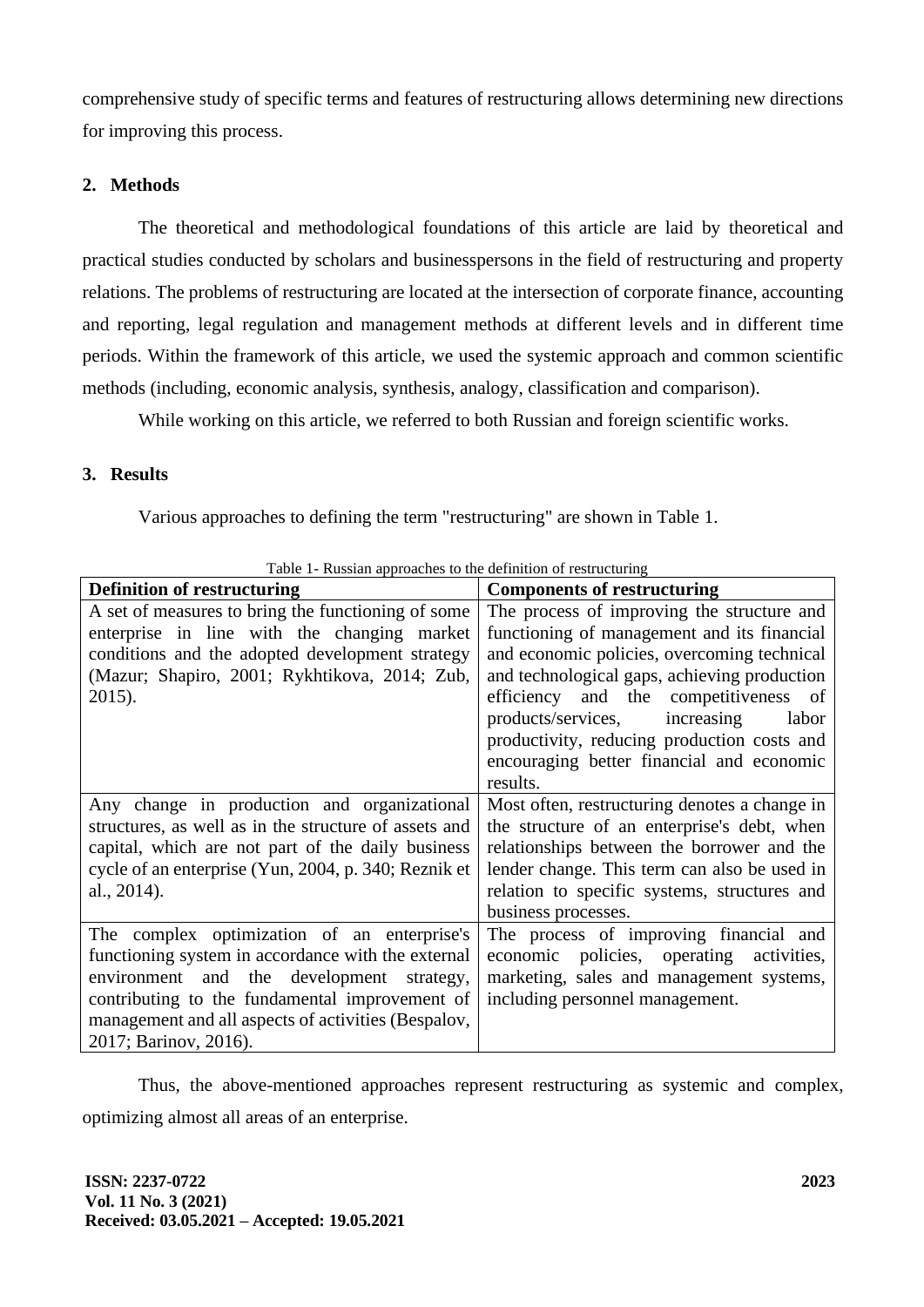A phased transition to the principles of the enterprise's operation typical of a market economy goes through the following stages (Fig. 1) (Yun, 2004).



Figure 1- Phased transition to restructuring

In the process of restructuring, efficient facilities are allocated and new business units are created on their basis. While production and organizational structures of corporate management change, the entire management system improves. In addition, the property complex of an enterprise undergoes significant transformations during restructuring. Some property is liquidated and written off, some is sold or leased, some is preserved and other forms the authorized capital of new business units (Gaughan, 2014; Grushenko, 2014; Nikitushkina et al., 2014). As a result, business costs reduce and corporate profitability increases. First of all, it is necessary to provide comprehensive information support:

- To plan and organize production and project activities at all workplaces;
- To exercise objective control over their results;
- To ensure prompt decision-making by managers and experts of all levels.

Like any other process, restructuring is associated with possible problems. The most common issues are as follows:

- 1) Wrong selection of restructuring methods. Downside: the ineffective restructuring and deterioration of financial and economic conditions;
- 2) Incorrect assessment of the resources required for restructuring, including time, workforce and sufficient funding. Downside: incomplete restructuring due to the lack of resources;
- 3) Insufficient qualifications among managers on the issues of restructuring. Downside: incorrect managerial decisions that undermined the effectiveness of restructuring. This problem can be solved by organizing specific workshops or dismissing managers who caused a crisis;
- 4) Low motivation of people involved in restructuring. Downside: a conflict of interest arising between managers and shareholders during restructuring. The problem is solved if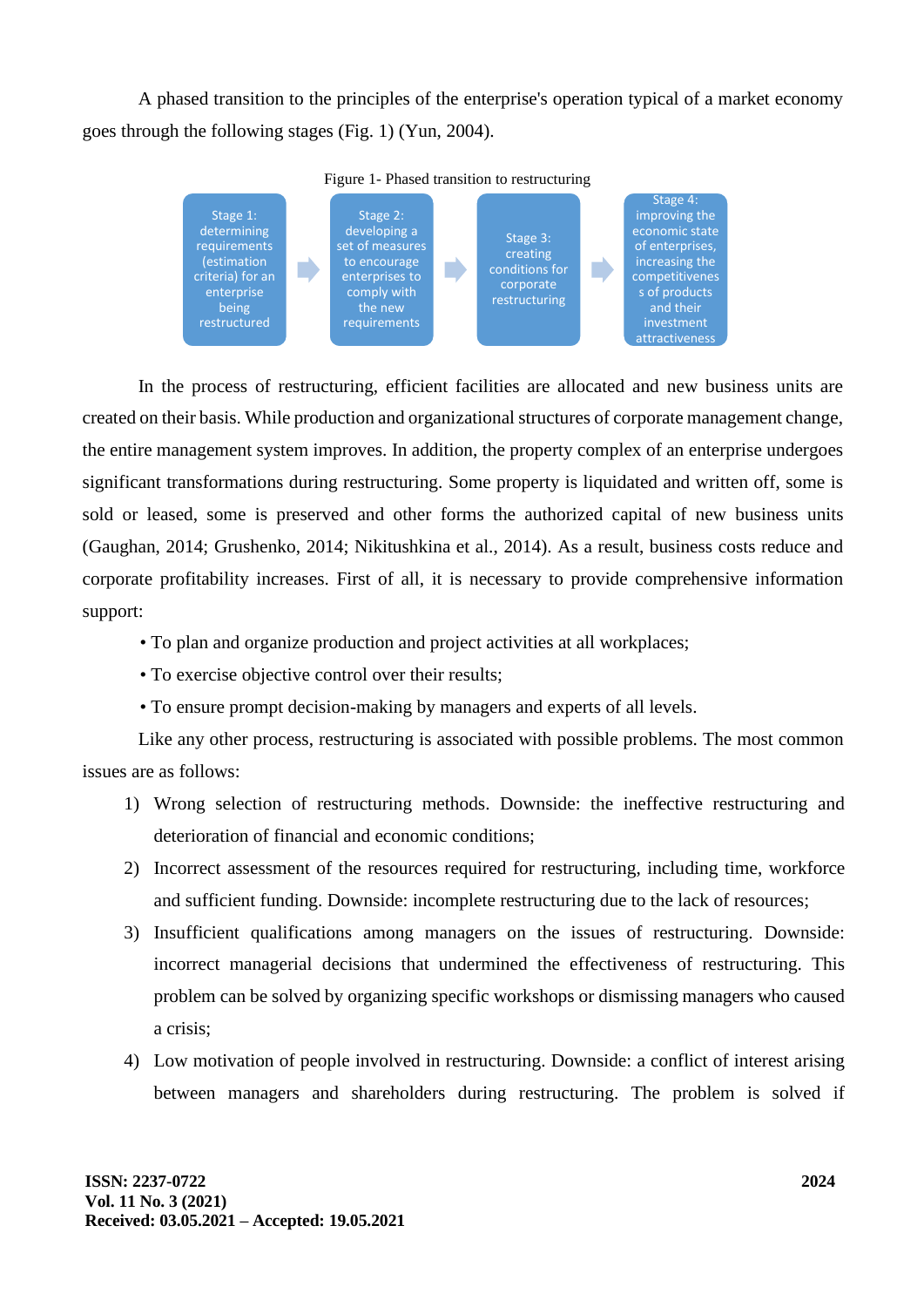restructuring is done from the top downward. The interest of shareholders is also important since their aspiration passes onto other employees;

- 5) Legal support of poor quality. Downside: these problems can destroy all the positive results that have been achieved during restructuring;
- 6) The problem of restructuring projects, including all sorts of uncertainties in relation to the initial data of the internal and external environment, the chosen restructuring model and requirements for its effectiveness. To solve these problems, it is advisable to determine uncertainty factors and develop certain measures to reduce them;
- 7) Premature assessment of the restructuring results. Downside: the suspension of restructuring due to negative changes. The possible solution might be a detailed restructuring plan containing all short-term results and indicators, as well as long-term goals;
- 8) Negative social consequences. Downside: mass redundancies and layoffs.

From the practical viewpoint, there are two methods of business restructuring (Fig. 2) (Kovan, 2008, p. 125; Ryakhovskaya et al., 2012; Ryakhovskaya; Kovan, 2018).



Financial responsibility centers are built over the existing structural divisions of an enterprise, without acquiring the status of a legal entity. Such centers aim at accomplishing the following tasks:

– To transfer some principles of marketing management onto corporate management according to the level of certain divisions;

– To encourage employees from various departments to increase revenue and reduce costs;

- To strengthen responsibility for working results;
- To increase sales and cash inflow.

Different types of financial responsibility centers are shown in Fig. 3.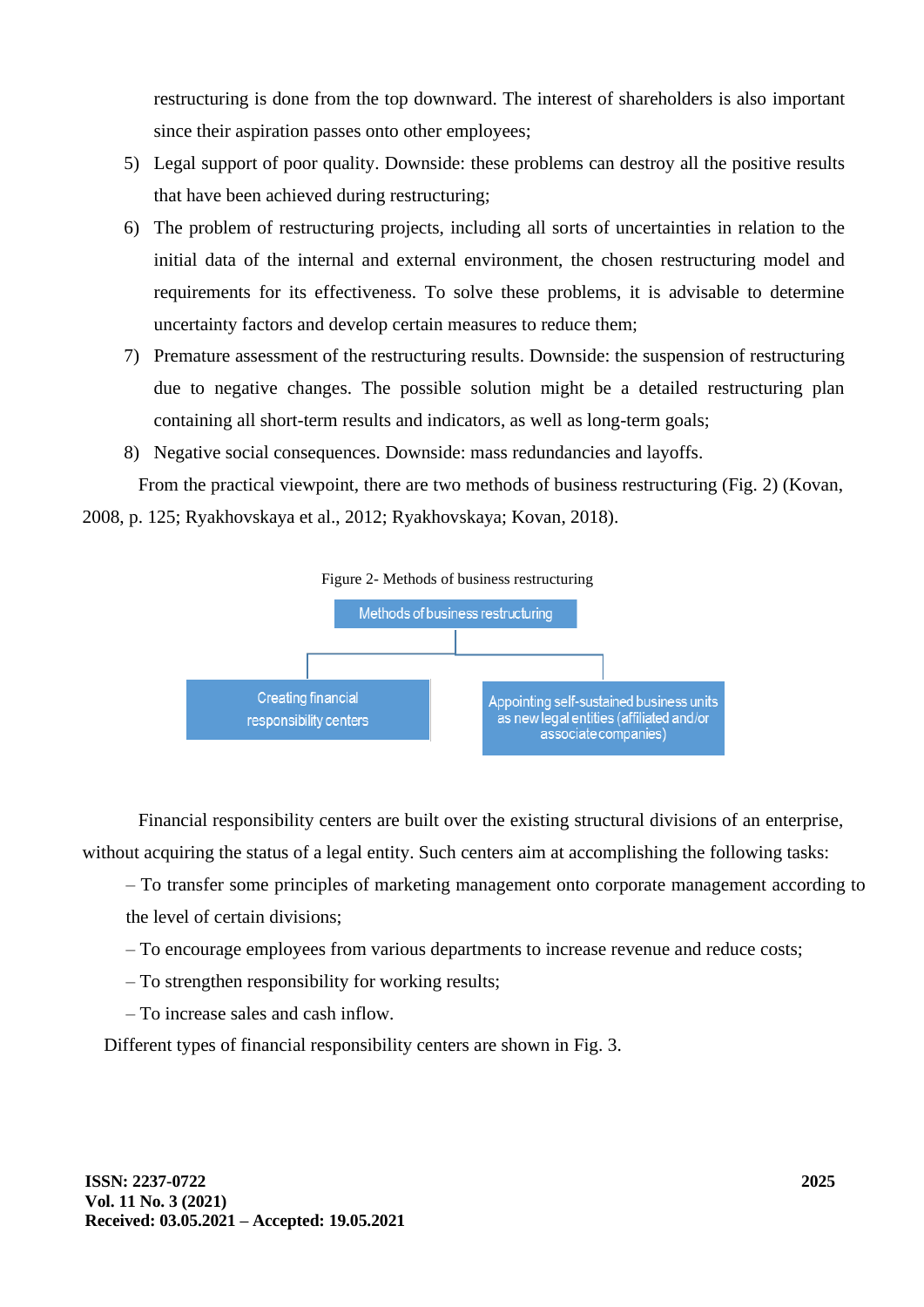

Budgetary financial responsibility centers are financed by an enterprise under the estimate: accounting departments, planning and economic departments and supply departments. Production financial responsibility centers are self-financed and do not have a bank sub-account.

The above-mentioned scheme highlights the following principles for organizing both production and budgetary financial responsibility centers:

– The goods produced by financial responsibility centers are paid based on domestic prices;

– Financial responsibility centers make all the payments necessary for the work according to their limit cards and the funds available on their bank account;

– Limit cards include the funds estimated in conformity with the contribution of financial responsibility centers to the common resources and the compulsory funding of budgetary financial responsibility centers.

Self-sustained business units and their allocation are the next steps towards dividing an enterprise into divisions according to the nature of their activities.

Based on an enterprise's property and its structural divisions, this allocation affecting selfsustained business units creates a set of independent legal entities, whose property rights belong to the parent company.

The allocation of business units pursues the following goals

– To bring business units to the level of a foreign market;

– To distinguish between promising and financially reliable business units and insolvent ones;

– To create favorable investment conditions;

– To increase sales.

Fig. 4 reveals a business restructuring scheme for a multi-purpose enterprise. The parent company retains ownership but creates new business units. These business units are either effective or ineffective. The parent company and business units operate as self-sustained legal entities.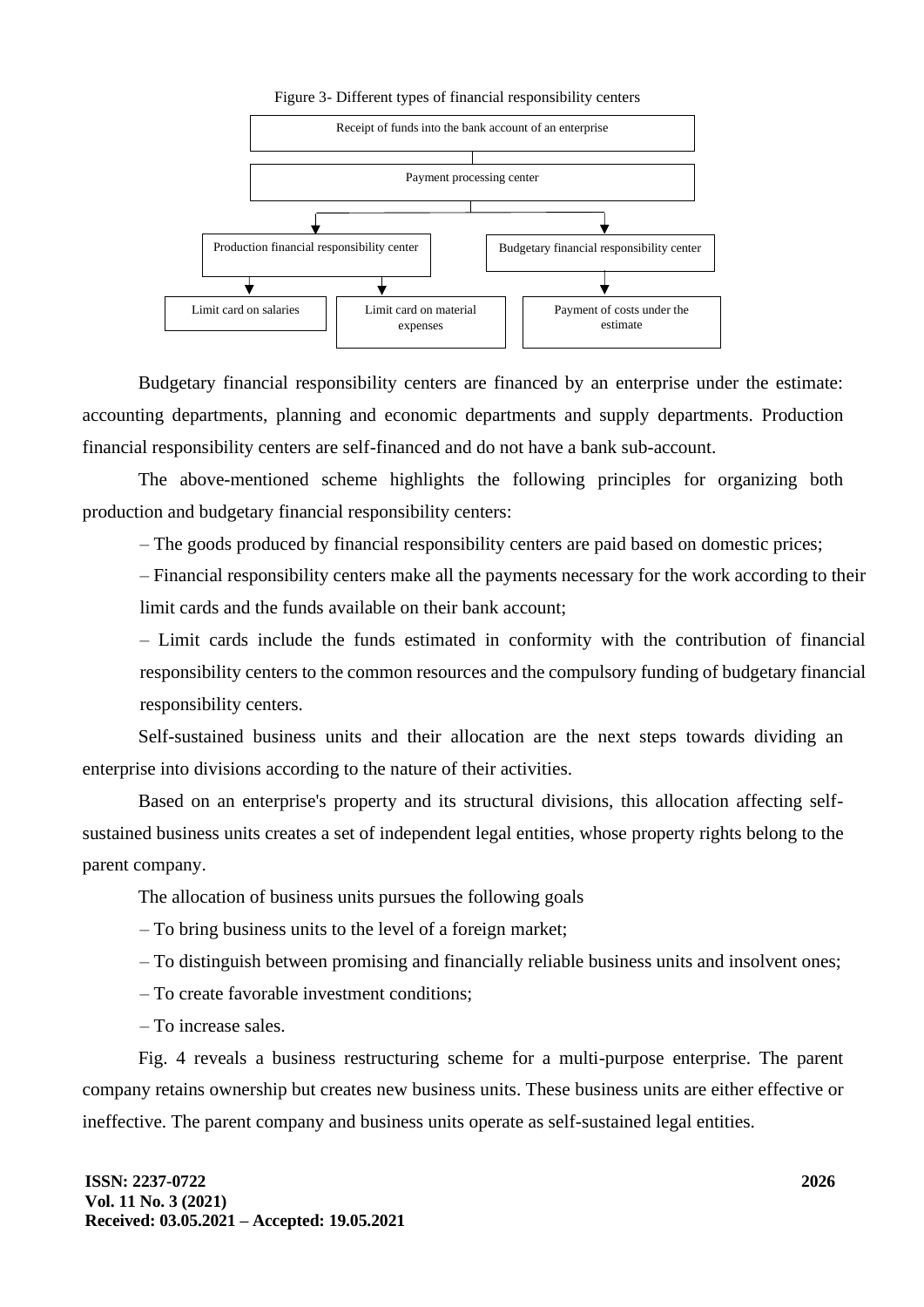The parent company is afraid of losing efficient business units and its control over them; therefore, it should retain a controlling block of shares in these affiliated companies. On the contrary, it can put up inefficient businesses for sale either in full or in part.



Figure 4- Business restructuring scheme for a multi-purpose enterprise

In this case, a possible solution is to sell non-controlling interest stakes in an effective business to raise additional funds and maintain control of their work. Another option is to sell property rights to other businesses without any restrictions.

Thus, funds are accumulated and directed to the development of effective businesses and the encouragement of their managers.

In addition to the above-mentioned methods for the allocation of financial responsibility centers and self-sustained business units, there are other restructuring methods applicable to certain corporate activities (Table 2).

| Approaches                                                             | <b>Methods</b>                                     |
|------------------------------------------------------------------------|----------------------------------------------------|
| An approach aimed at changing the distribution of property, increasing | - Disposal of assets                               |
| the level of control, improving management, increasing efficiency and  | $-$ Divestment                                     |
| transforming the property complex.                                     | $-$ Write-downs                                    |
|                                                                        | - Asset conservation                               |
|                                                                        | – Demises.                                         |
| An approach aimed at improving financial stability, preventing         | - Acknowledgment of debt as invalid                |
| financial deterioration and overcoming crises.                         | - Debt deferral or debt installment with the       |
|                                                                        | subsequent repayment                               |
|                                                                        | - Debt repayment with minimum costs                |
|                                                                        | - Liability buyout with the subsequent claiming    |
|                                                                        | - Various forms of dismissing/reducing employees.  |
| An approach aimed at increasing the competitiveness of products,       | - Strengthening strategically important activities |
| production or an enterprise as a whole, the production of innovative   | through business acquisition                       |
| products, the creation of additional value and its growth.             | - Excluding non-priority, unprofitable and non-key |
|                                                                        | activities                                         |
|                                                                        | - Improving the structure of a business portfolio. |

Table 2- Restructuring approaches and methods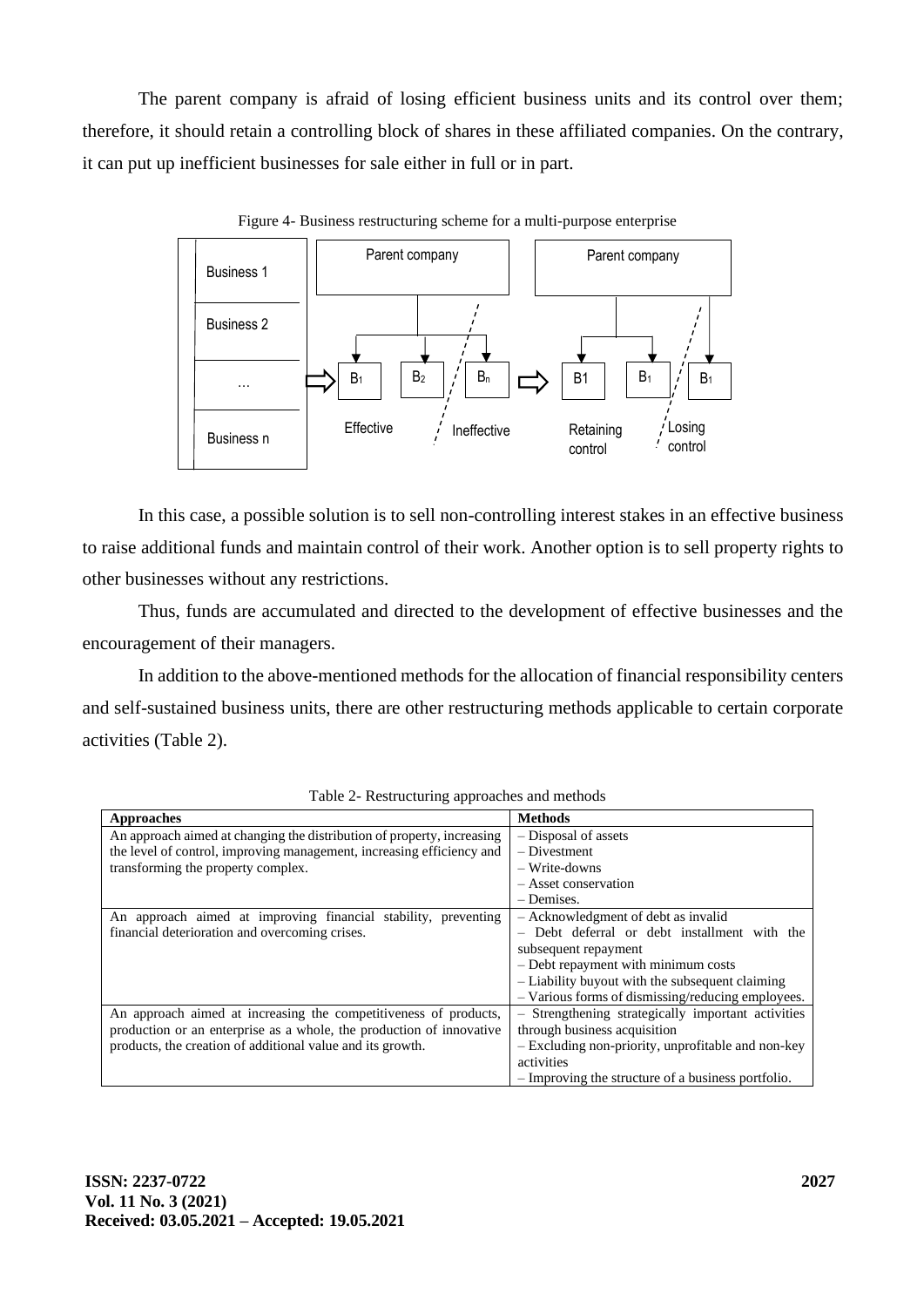### **4. Discussion**

The study of restructuring directions, approaches and methods creates a coherent system for making fundamental changes. This is especially relevant in the post-coronavirus period when the number of insolvent companies and enterprises increases. Thus, many enterprises will have to optimize their assets, adapt their structure, etc. However, scholars studying the restructuring process do not pay enough attention to any changes in intangible assets. The restructuring of intangible assets should be considered within business and property restructuring but the topic is so important and extensive that should be analyzed in separate research.

Russian society has not developed a competent attitude to the management of these resources. Their share is up to 90%, including unaccounted or incorrectly accounted intangible assets. This phenomenon and its reasons have been described many times but there is still no real awareness of all the advantages provided by business restructuring. However, we cannot but mention a significant breakthrough in certain areas of intangible asset management, business reputation management, demanded business and law enforcement practices. This paper considers the project approach as a means to systematize intangible asset management and form an effective model from uncoordinated management. We examined the existing scientific studies, the best practices of the Russian and foreign business structures. While working on the article, we used empirical and analytical methods to put forward several hypotheses. The results can be used by multi-purpose enterprises.

The studies we conducted proved that the most common issues related to the restructuring of intangible assets are the brand, public image and business reputation of enterprises, trademarks and the protection of the owner's rights, i.e. direct and indirect consequences of the circulation of counterfeit goods. As a result, we developed a hypothesis that the systemic restructuring of intangible assets will support the development of companies in the world after coronavirus waves and the related intercompany crises. However, the topic is broad and requires a separate study. Summing up, there are various types of restructuring, whose need does not require additional argumentation. These include debt restructuring, the disposition of non-core assets, organizational restructuring with the redistribution of functions and powers, the analysis and restructuring of product ranges and the closure of unpromising studies, the introduction of new technologies and materials.

#### **5. Conclusion**

This research has both scientific and practical use. Its study results can be used in the development of future restructuring projects. Specific features of an enterprise and its external environment form a priority set of restructuring directions and methods. The latter aim at solving the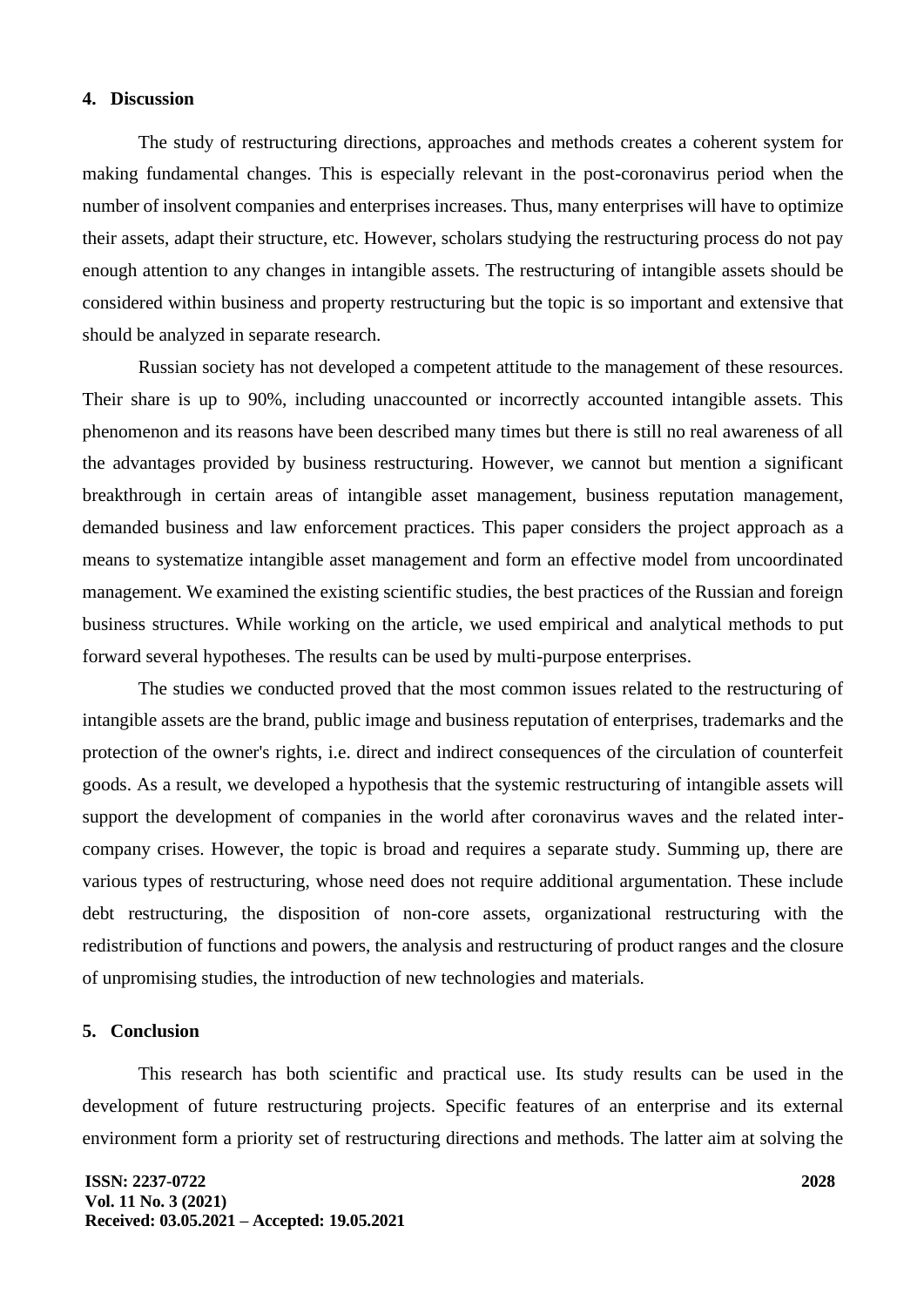key problems and achieving the assigned tasks. We can predict that restructuring affects all market participants, government agencies and non-profit organizations. Restructuring requires the necessary resources, optimum timing and executive teams, i.e. restructuring should be conducted as a project, managing deadlines, stakeholders, budgets and other aspects. The new structure should be based on the systemic management of intangible assets, new technologies, public image and means of corporate individualization.

### **References**

Alferov, V.N., Berezin, K.A., Kovan, S.E., Plaksin, S.Yu. (2016). Transforming anti-crisis management in modern economic conditions: Monograph. Moscow: NITs INFRA-M.

Barinov, V.A. (2016). Business planning: Student's textbook. The 4rd revised and enlarged edition. Moscow: Forum, NITs INFRA-M.

Belykh, L.P. (2012). Corporate restructuring: textbook for students of economic specialties. The 2nd revised and enlarged edition. Moscow: YuNITI-DANA.

Ksenofontova, K., Some key features of top manager competency development model in industrial companies, (2020) Quality - Access to Success, 21 (179), pp. 37-39.

Chapkina, E.G. (2007). Theoretical foundations of restructuring: Student's textbook. Moscow: Izd. tsentr EAOI, 2007.

Gaughan, P.A. (2014). Mergers, acquisitions and corporate restructurings. Translated from English. The 4rd edition. Moscow: Alpina Pablishers.

Grushenko, V.I. (2014). Corporate management strategies. From theory to practical development and implementation: Student's textbook. Moscow: NITs INFRA-M.

Gurzhiev, V.A., Rogov, N.I., Goncharova, E. (20140). The organizational and functional model of restructuring comprehensive economic structures in the post-crisis period. Internet-zhurnal "Naukovedenie", 2(21), 26.

Kovan, S.E. (2008). The theory of anti-crisis corporate management: Student's textbook. Moscow: Finakademiya.

Mazur, I.I., Shapiro, V.D. (2001). Restructuring companies and enterprises. Moscow: ZAO Izd-vo "Ekonomika".

Nikitushkina, I.V., Makarova, S.G., Baibakov, V., Kondakova, A., Krasilnikova, E. (2014). The structure of corporate capital: theory and practice: Monograph. Moscow: RG-Press.

Poletaev, V.E. (2016). Business in Russia: innovations and modernizing projects: Monograph. Moscow: NITs INFRA-M.

Reznik, S.D., Chernikovskaya, M.V., Chemezov, I.S. (2014). Change management: Student's textbook. The 2nd revised and enlarged edition. Moscow: NITs INFRA-M.

Ryakhovskaya, A.N., Kovan, S.E., eds. (2018). Anti-crisis management: theory and practice. Moscow: KNORUS.

Ryakhovskaya, A.N., Raspopov, V.M., Arsenova, E.V. (2012). Anti-crisis business management: Monograph. Moscow: Magistr: NITs Infra-M.